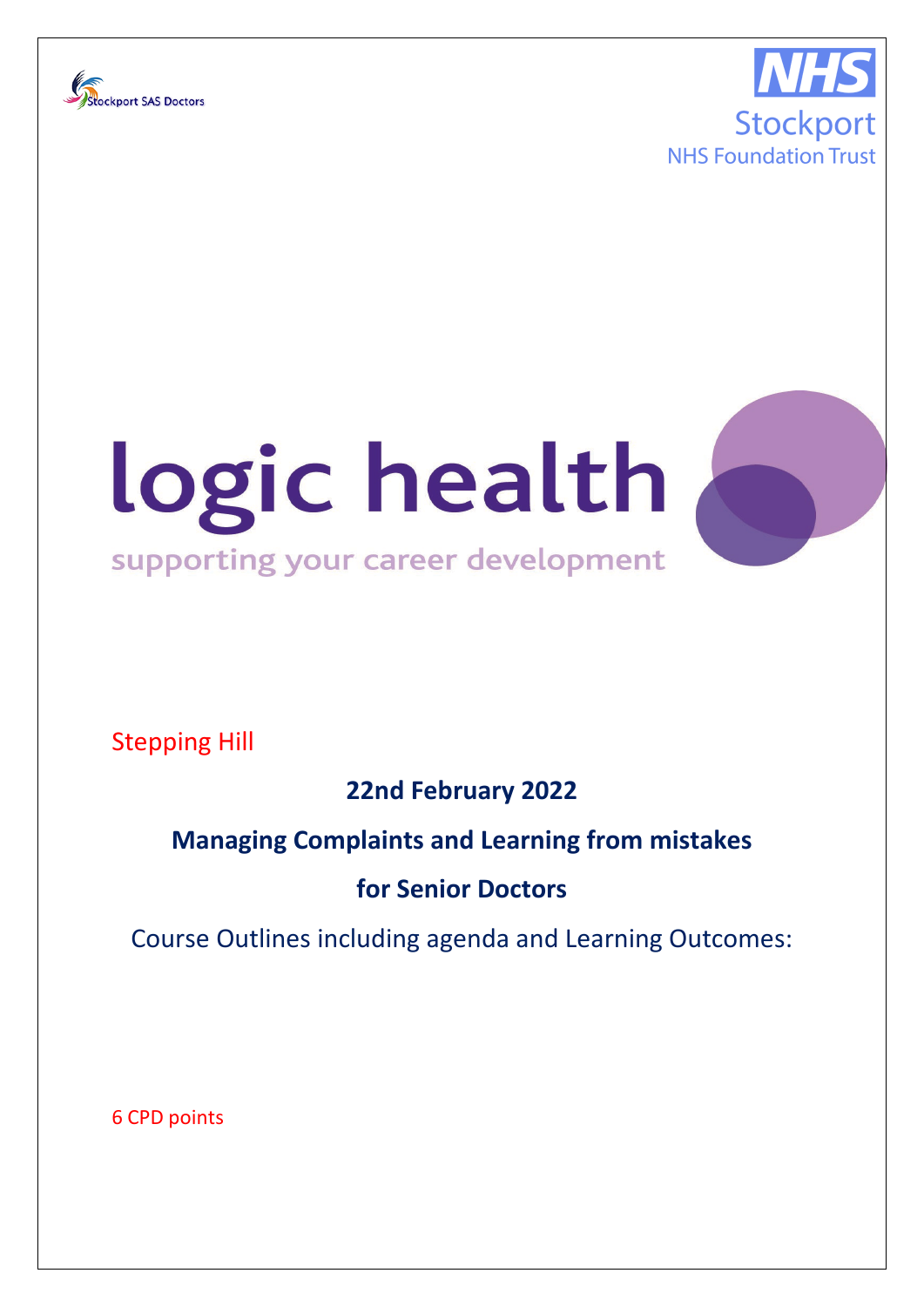

**Course introduction:** At the heart of the NHS strategy is service improvement and patient satisfaction. At its' core lies the principles of clinical governance.

This workshop studies the key element of complaints, which organisations must deal with in a timely and fair way for the public, and what the NHS constitution says are the rights of the individual. This links directly to clinical governance, as does the responsibility and accountability of doctors to ensure they treat this with respect and due diligence.

A practical, hands-on approach is used to help doctors highlight their own responsibilities within the complaints procedures ( and what they should expect also ) and also a reminder of their direct accountability for actions they take in maintaining the Organisations' key strategies.

### **By the end of this workshop, delegates will be able to:**

- $\triangleright$  List three elements of the NHS constitution
- $\triangleright$  Describe the process of how complaints should be dealt with
- $\triangleright$  Develop 4 solutions to suggest to team leader when a complaint has been made
- $\triangleright$  Understand and list 4 communication requirements which must be maintained with the complainant
- $\triangleright$  Describe the 7- part process for reflection to improve the local health service
- $\triangleright$  Name and describe the 6 principles of Clinical Governance
- $\triangleright$  Define Clinical Accountability
- $\triangleright$  List 2 framework standards within the NHS
- $\triangleright$  Give three examples of how you would evaluate someone's performance
- $\triangleright$  Describe 3 ways why an effective appraisal system helps clinical accountability

### **The Programme agenda:**

• Welcome, introduction, review personal objectives

### **Module 1: The rights of the patient:**

- $\triangleright$  The NHS Constitution
	- How a complaint is dealt with
	- Complaint investigation
	- Parliamentary and Health Service Ombudsman
	- Judicial Reviews
	- Making Suggestions and solutions

### **Module 2: Dealing with Complaints: What the patient and doctor should expect**

- The Local Authority Social Services and NHS Complaints ( England ) regulations 2009
- Knowledge of requirements
- Initial contact and communications
- Exploring what happened and research